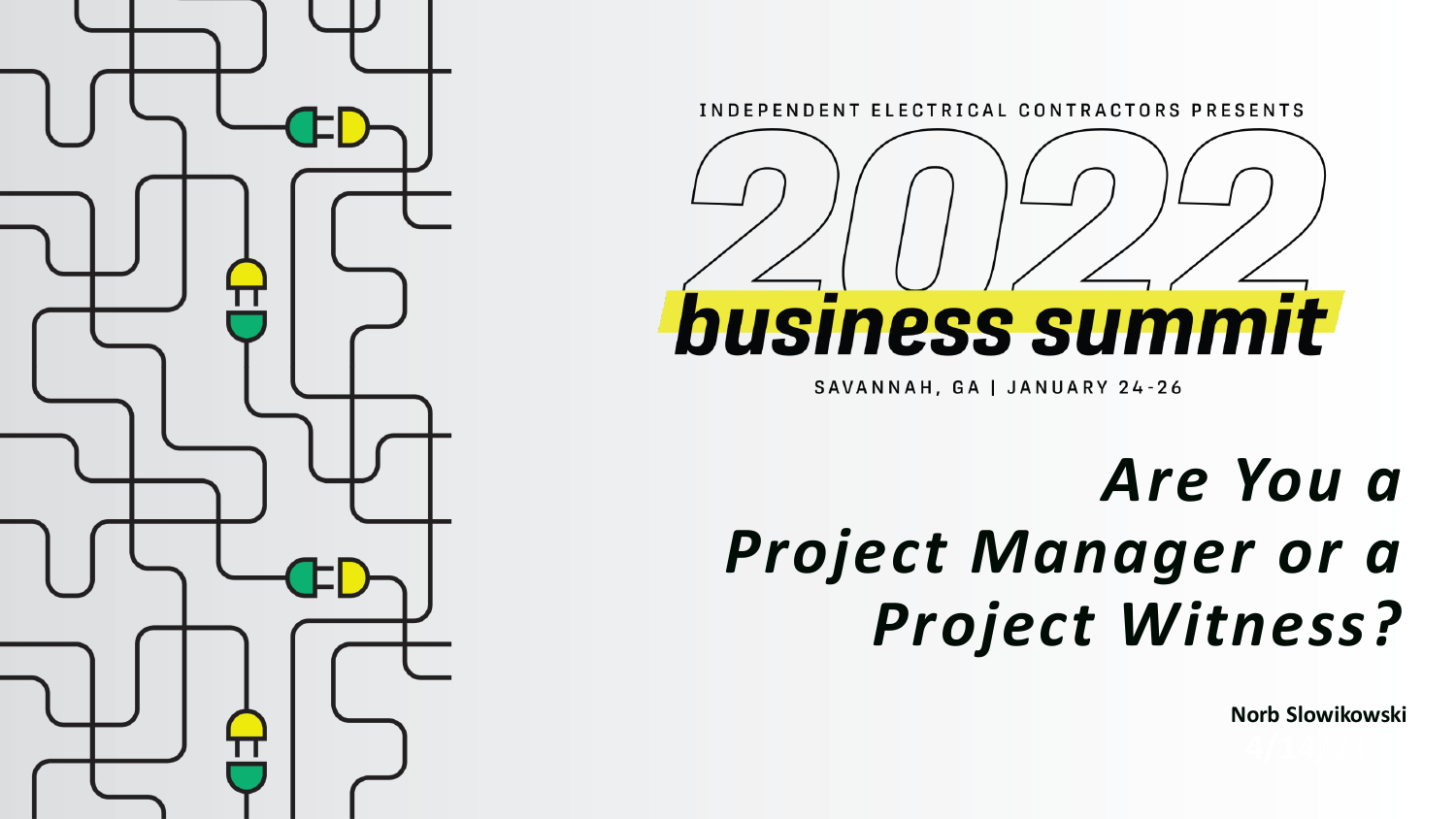

### **What is Project Management?**



- The choreography of people, processes, resources, productivity, and change to bring a project to a profitable completion
- The definition of Manager
- The definition of Witness
- What's the difference?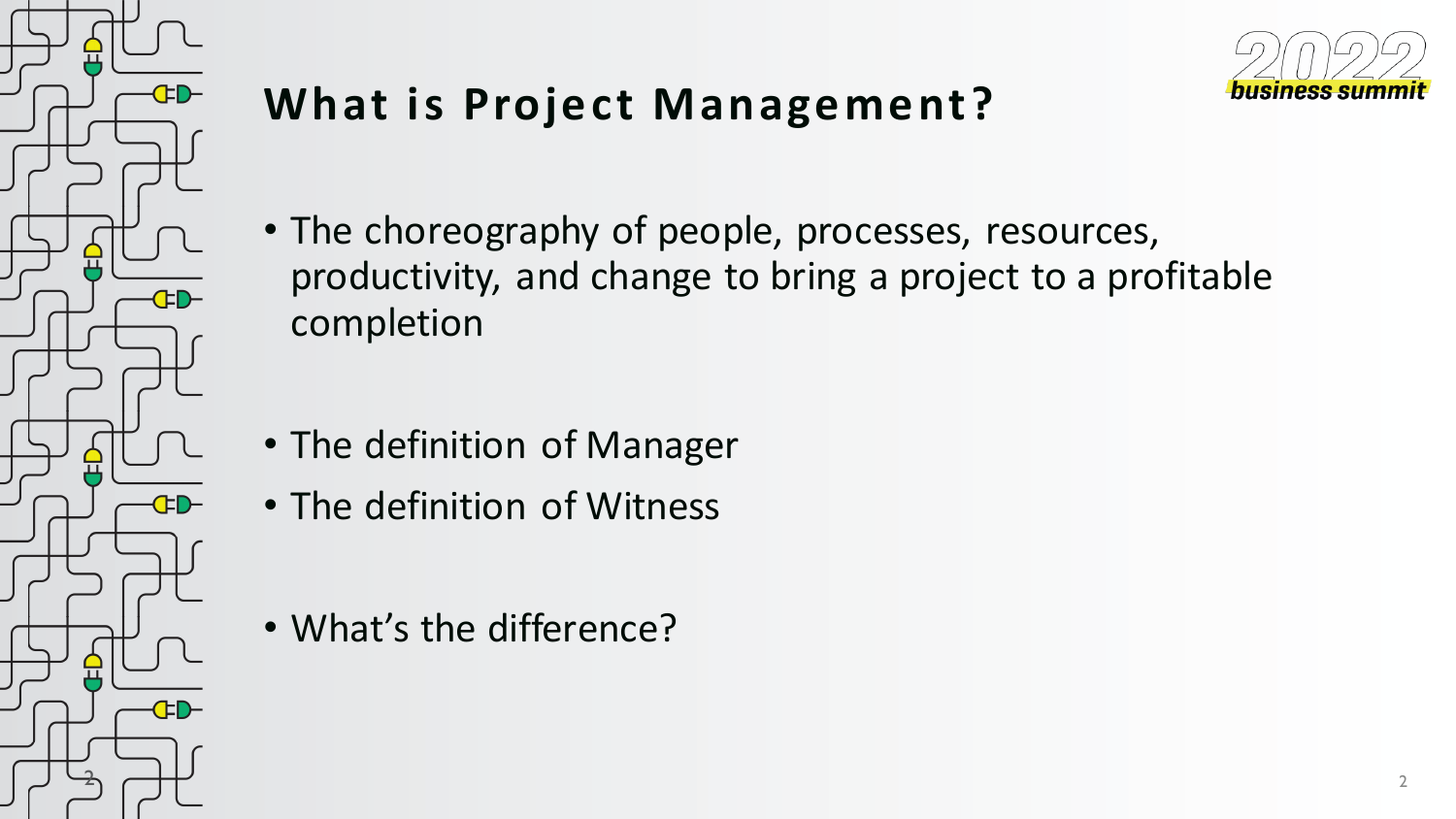

### **Key Components: Company Expectations & Core Beliefs**

### *Expectations of Project Manager*

- Schedule and track progress of projects
- Manage and control costs
- Manage scope of your project (keep track of changes)
- Act as a support person to Foreman/Superintendent
- Build positive relationships with internal & external customer

### *Core Beliefs*

**CD-**

**CED** 

**CED** 

**CED** 

 $\Gamma$ 

- Develop a reputation for excellence
- Strong customer focus
- Be innovative and creative
- Honesty & Integrity
- Do it better than anybody else
- Ongoing training and development of people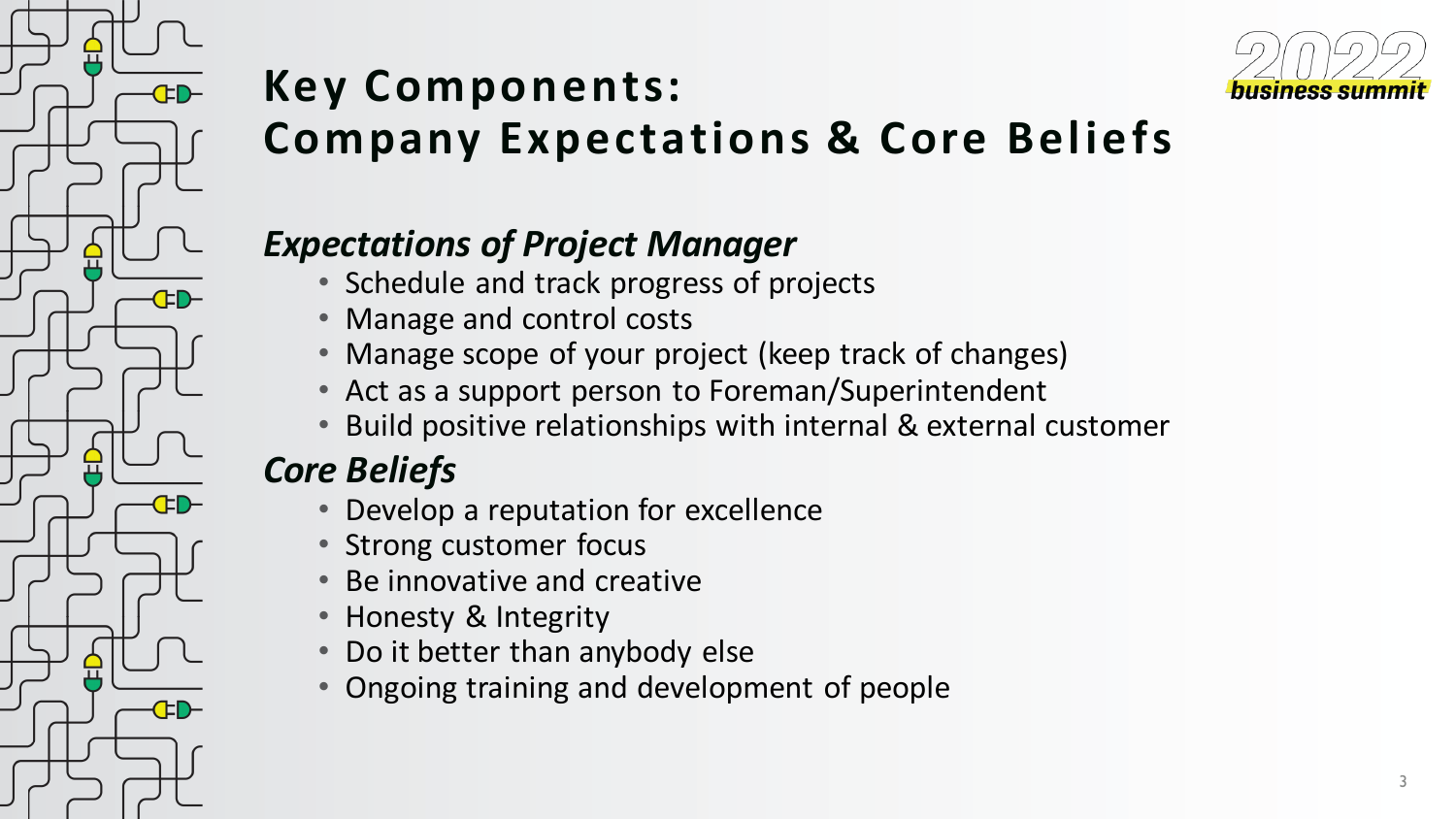

## **Key Components: PM Process**



### *Project Manager Mission Statement*

- Effectively manage the project from start up through close out for the purpose of:
	- Increasing productivity and maximizing profitability.
	- Deliverables
	- Effective communication with all players in construction process.
	- Effective coordination with Subs
	- Process all paperwork in effective timely manner.
	- Make sure all job controls are in place
	- Ensure high standard of quality.
	- Solve customer's problems and exceed customer's expectations.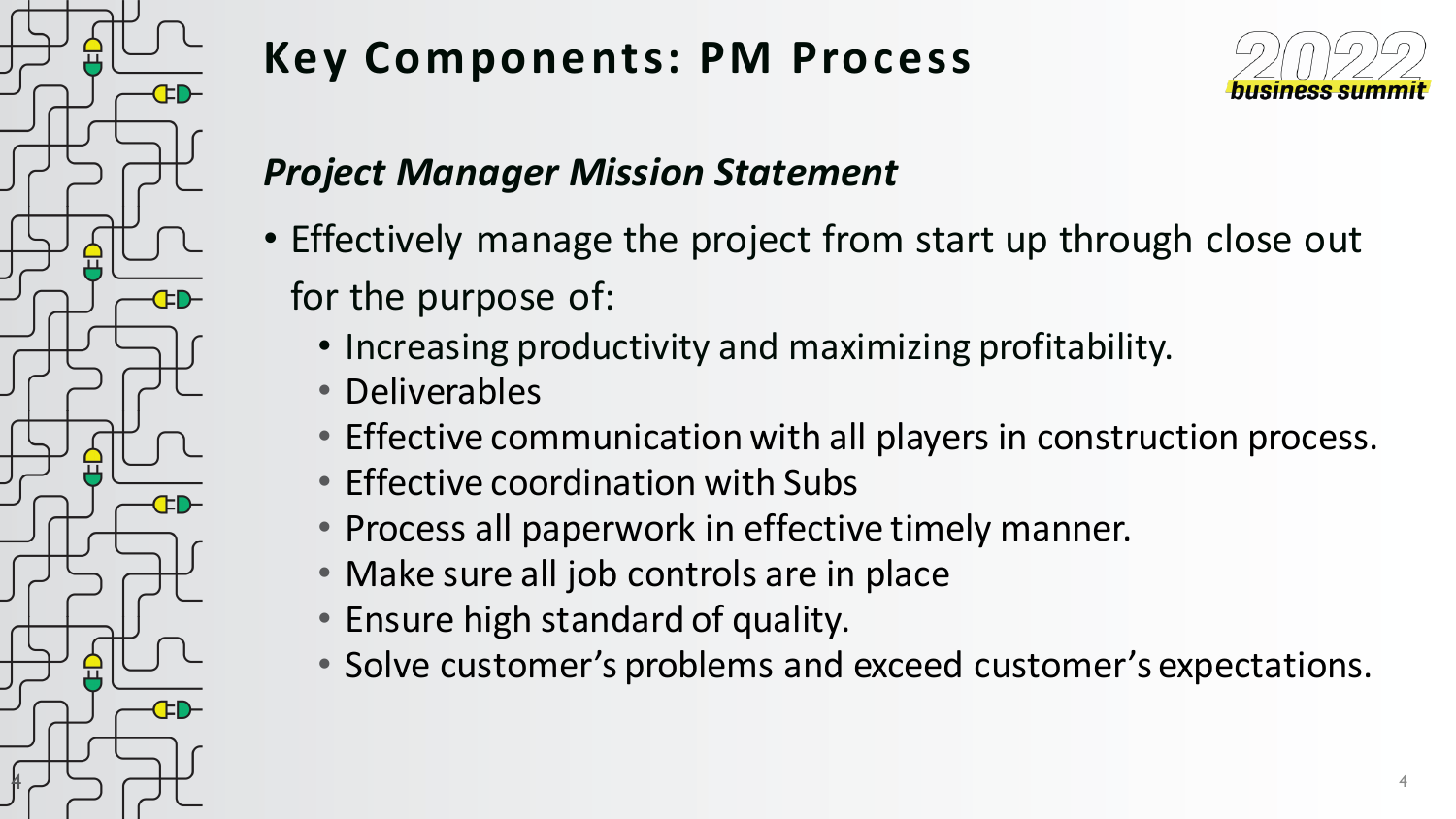

# **Key Job Responsibilities**

### **Categories**

- 1. Planning & Organizing
- 2. Productivity/Profitability
- 3. Customer Satisfaction
- 4. Leadership
- 5. Safety
- 6. Job Knowledge

### **For each category:**

- State Results Expected
- Set Standards for each

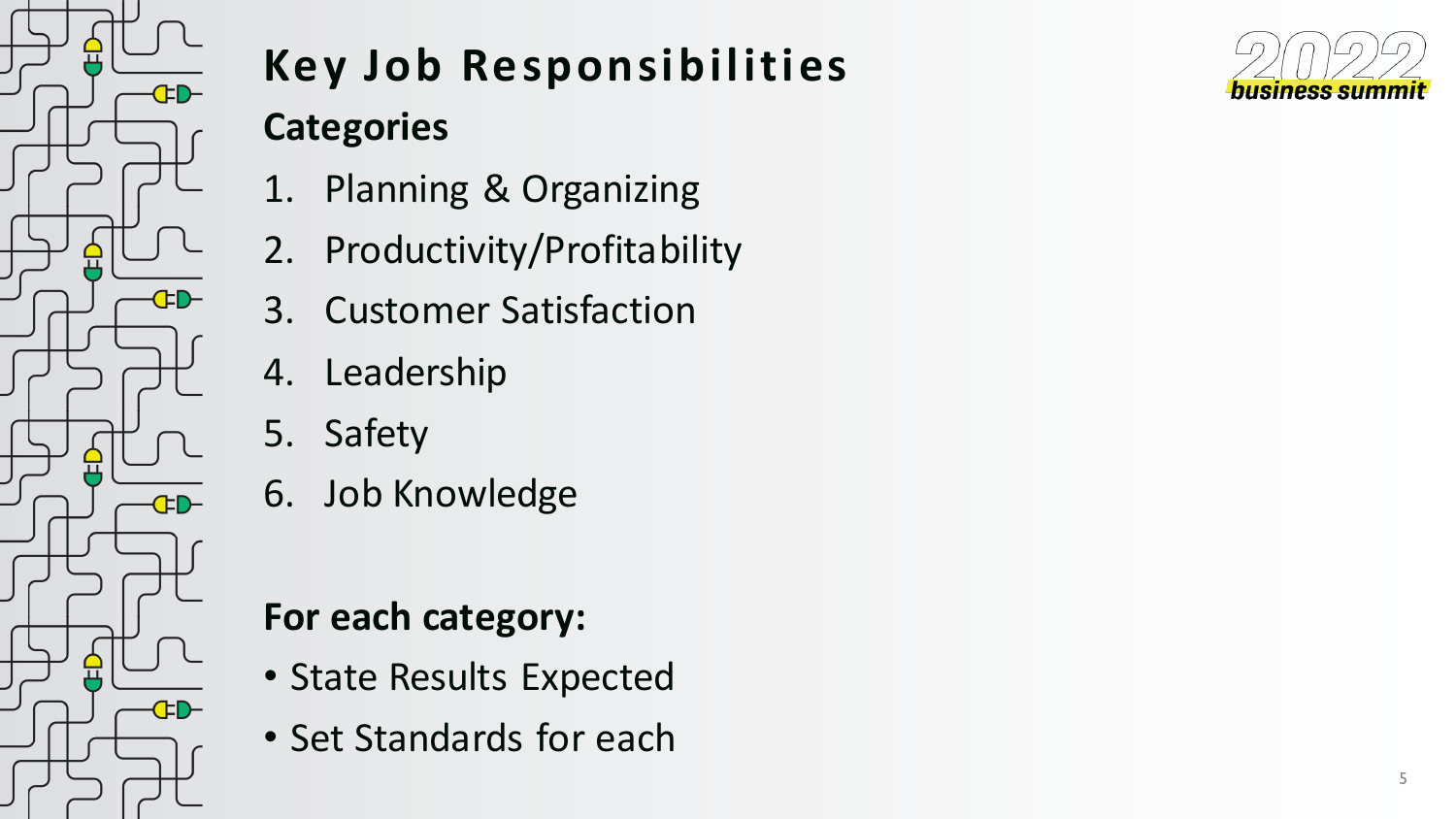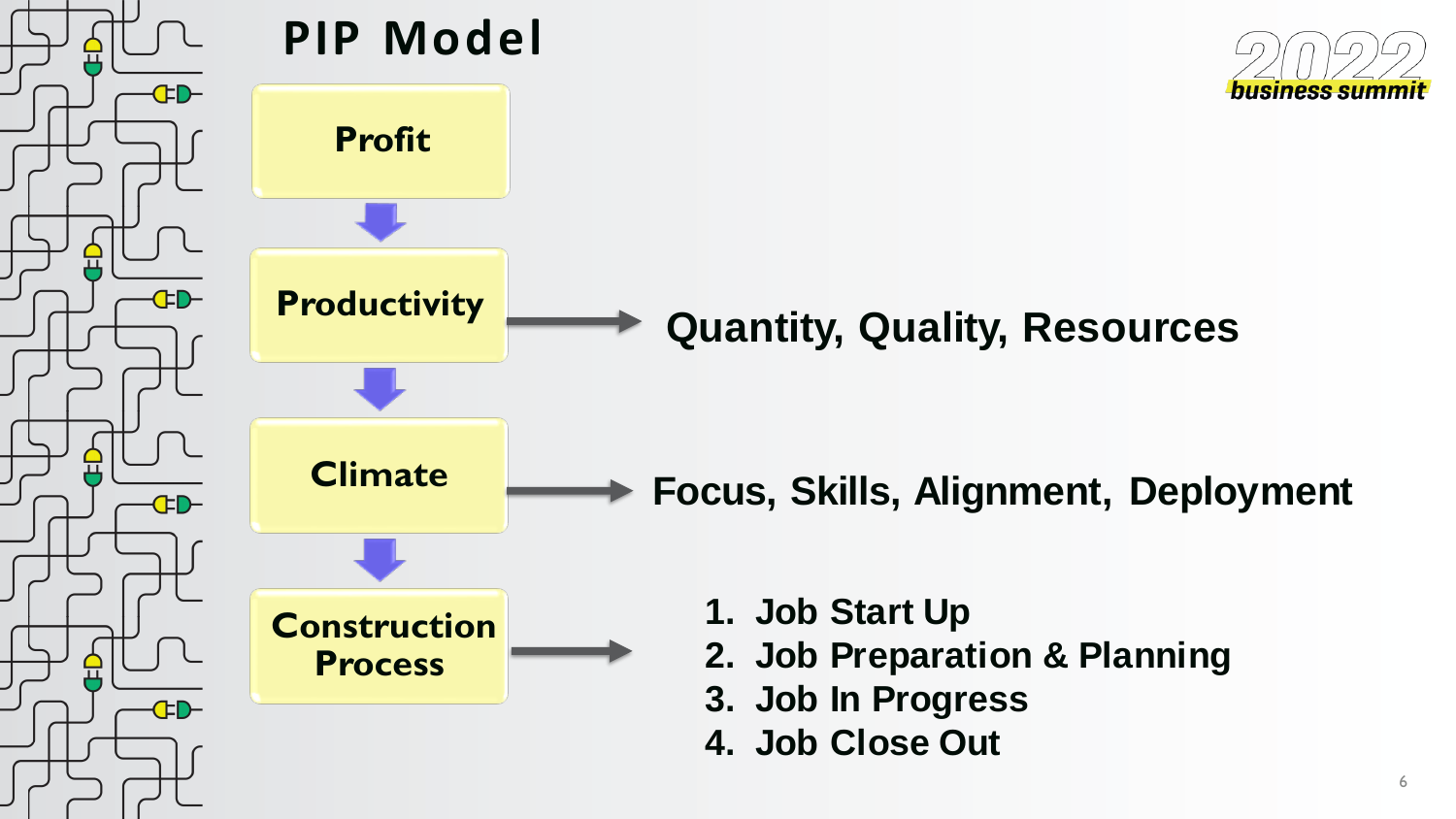

### **Support Team Triangle**



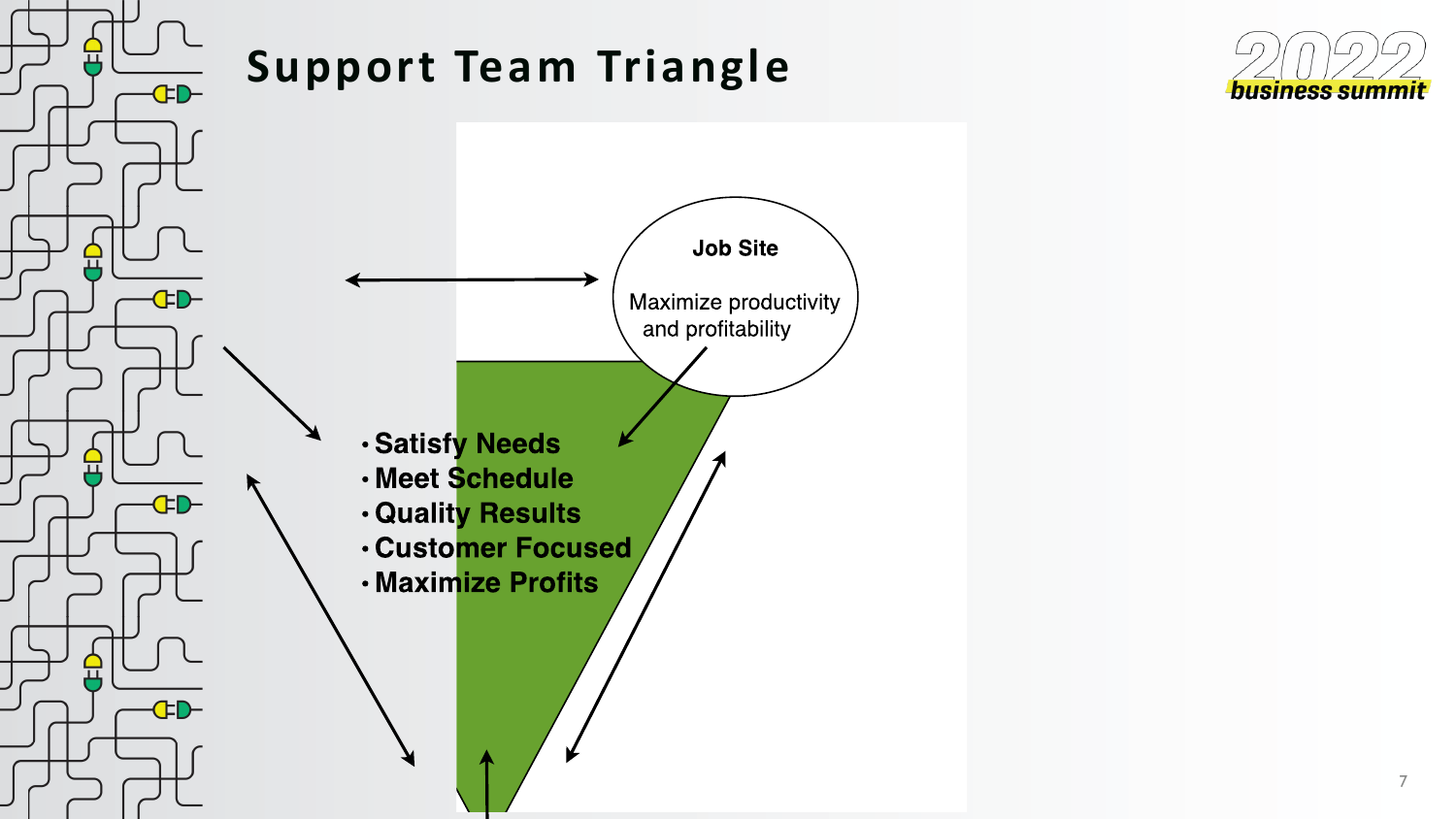

## **Accountability System**



- Communicate standards/expectations
- Follow Up & Check
- Assess the situation
- Communicate consequences (positive and negative)
- Follow Up & Check Again
- Deliver consequences if necessary
- When establishing controls for good performance, the following three factors are extremely important:
	- ✓Output
	- ✓Cost
	- ✓Resources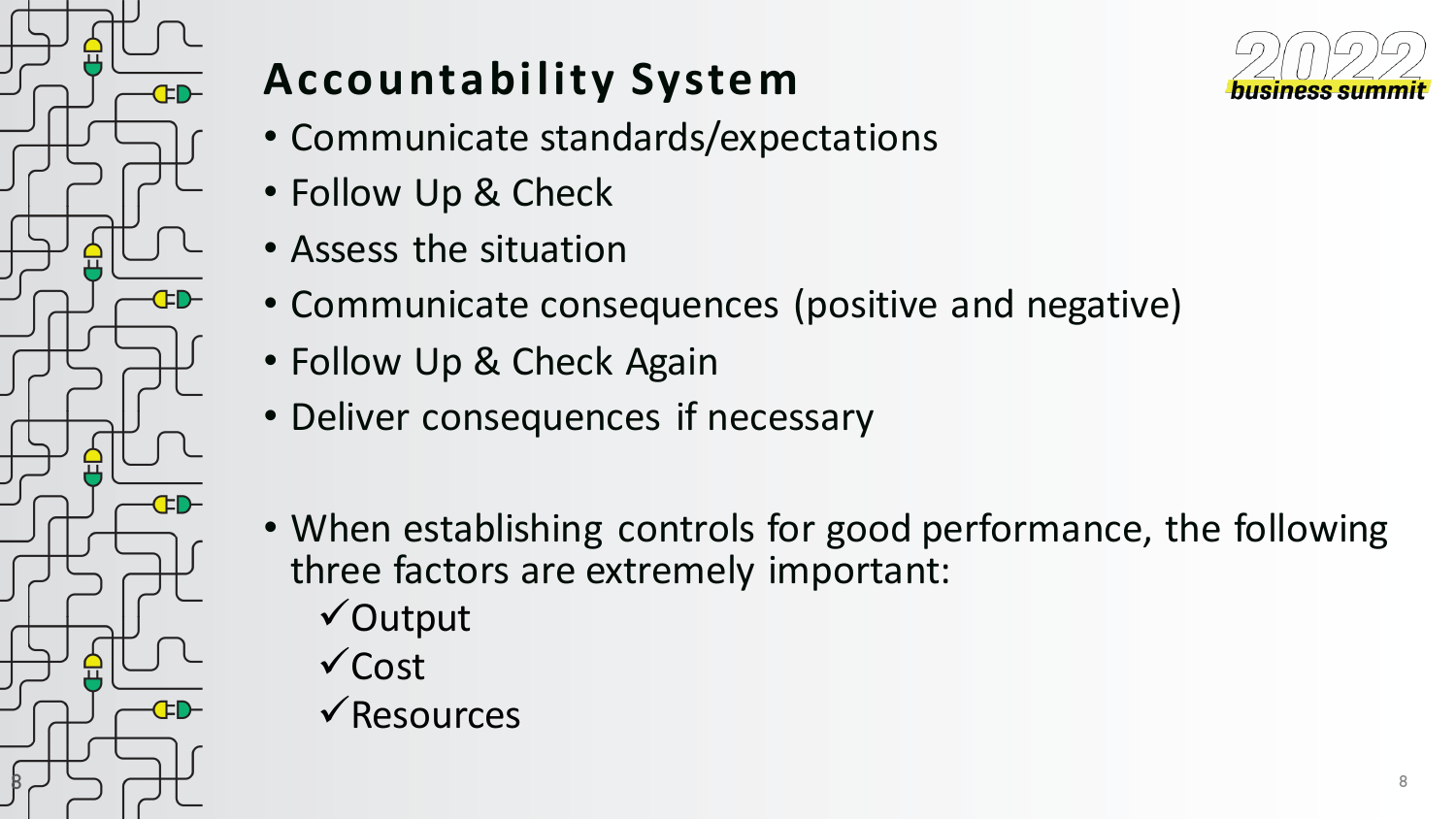

# **Leadership Skills**



Leadership is:

The ability to establish a positive work climate so that people like coming to work every day and do their best work.

- ✓Persuasive, not coercion
- ✓Gaining cooperation
- $\checkmark$  Building positive relationships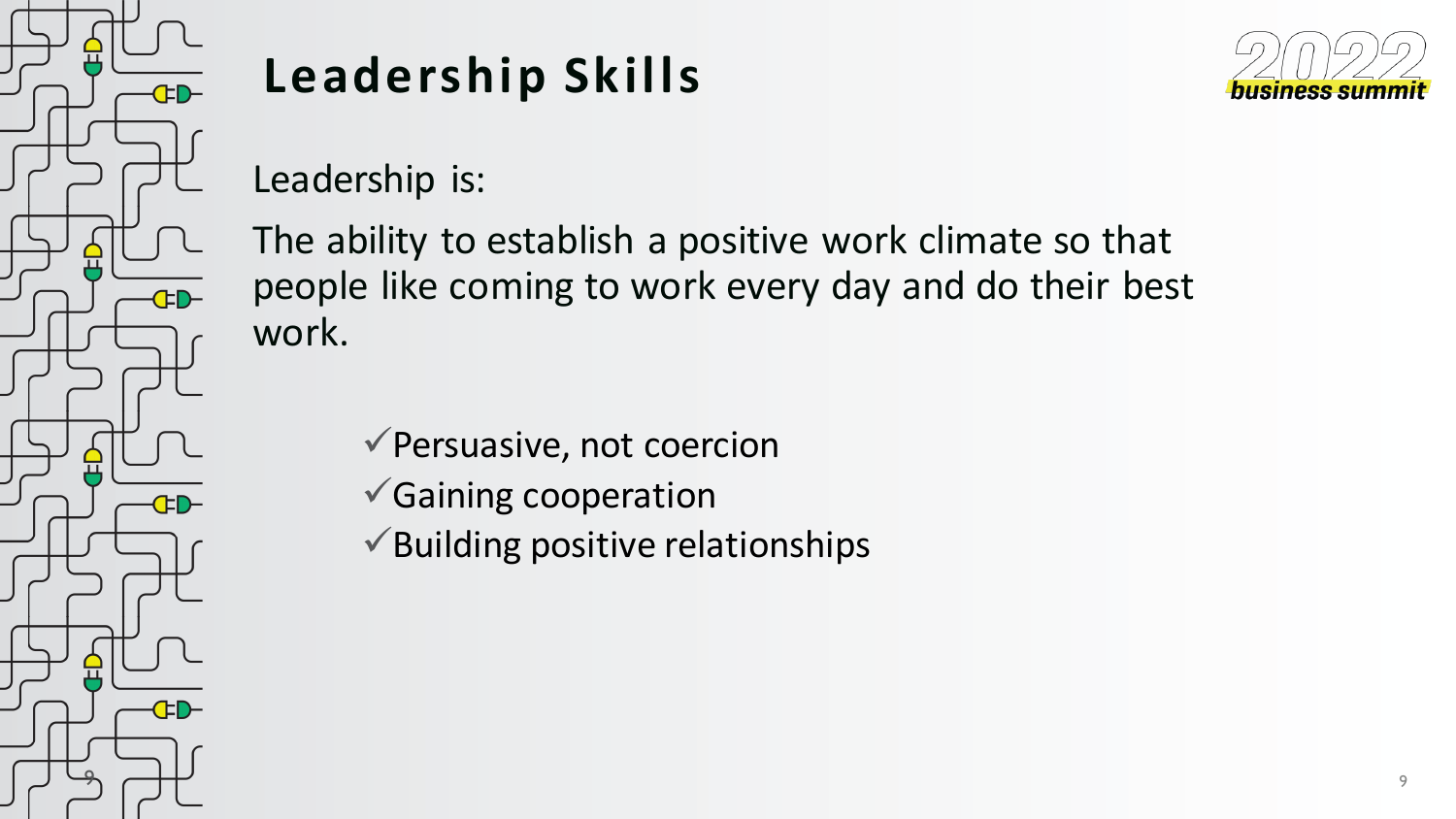# **Communication**

A three-way interactive process between two or more people to achieve understanding of:

- *Meaning*
- *Expectations*
- *Behavior*
- *Feelings*

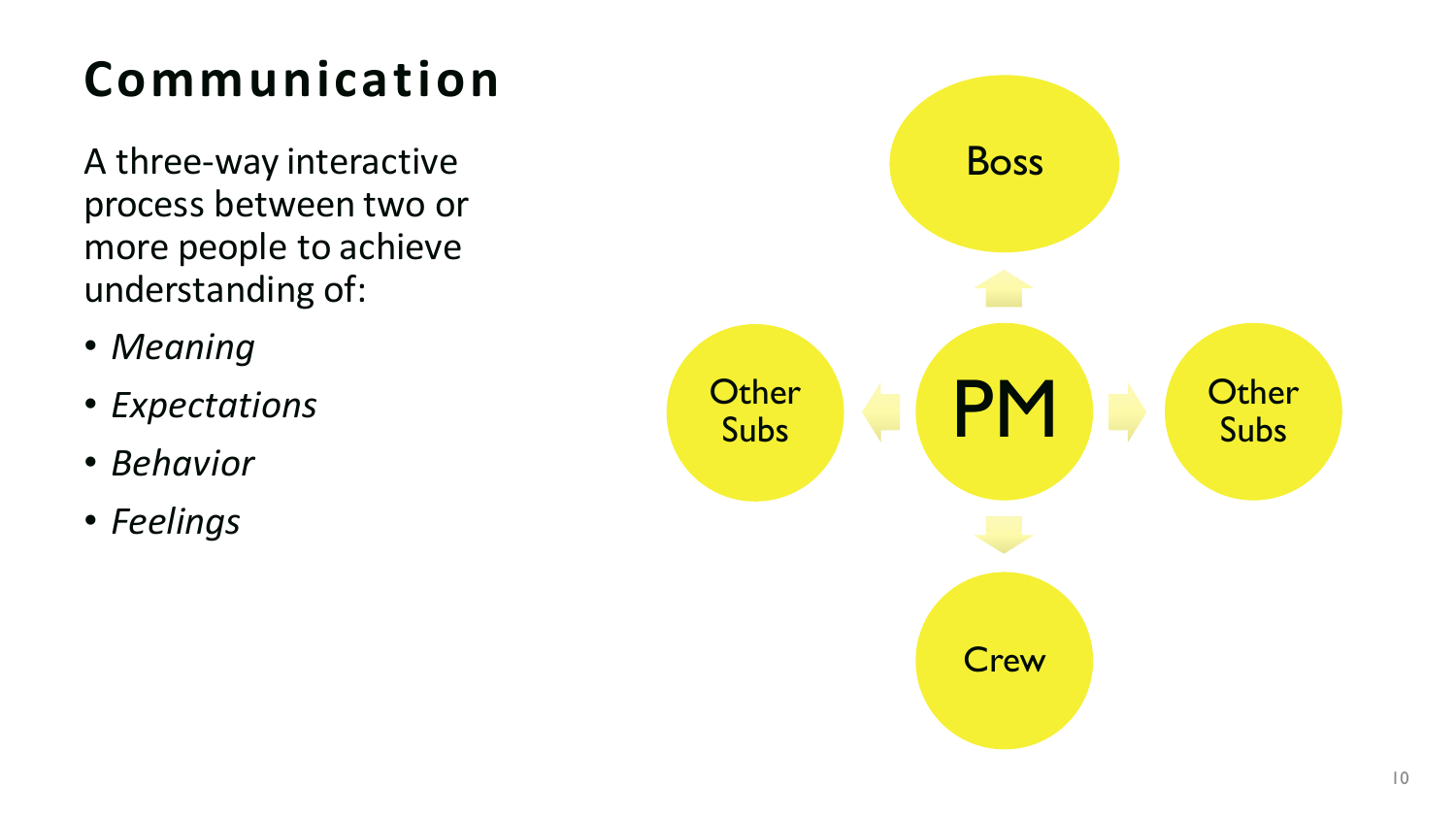



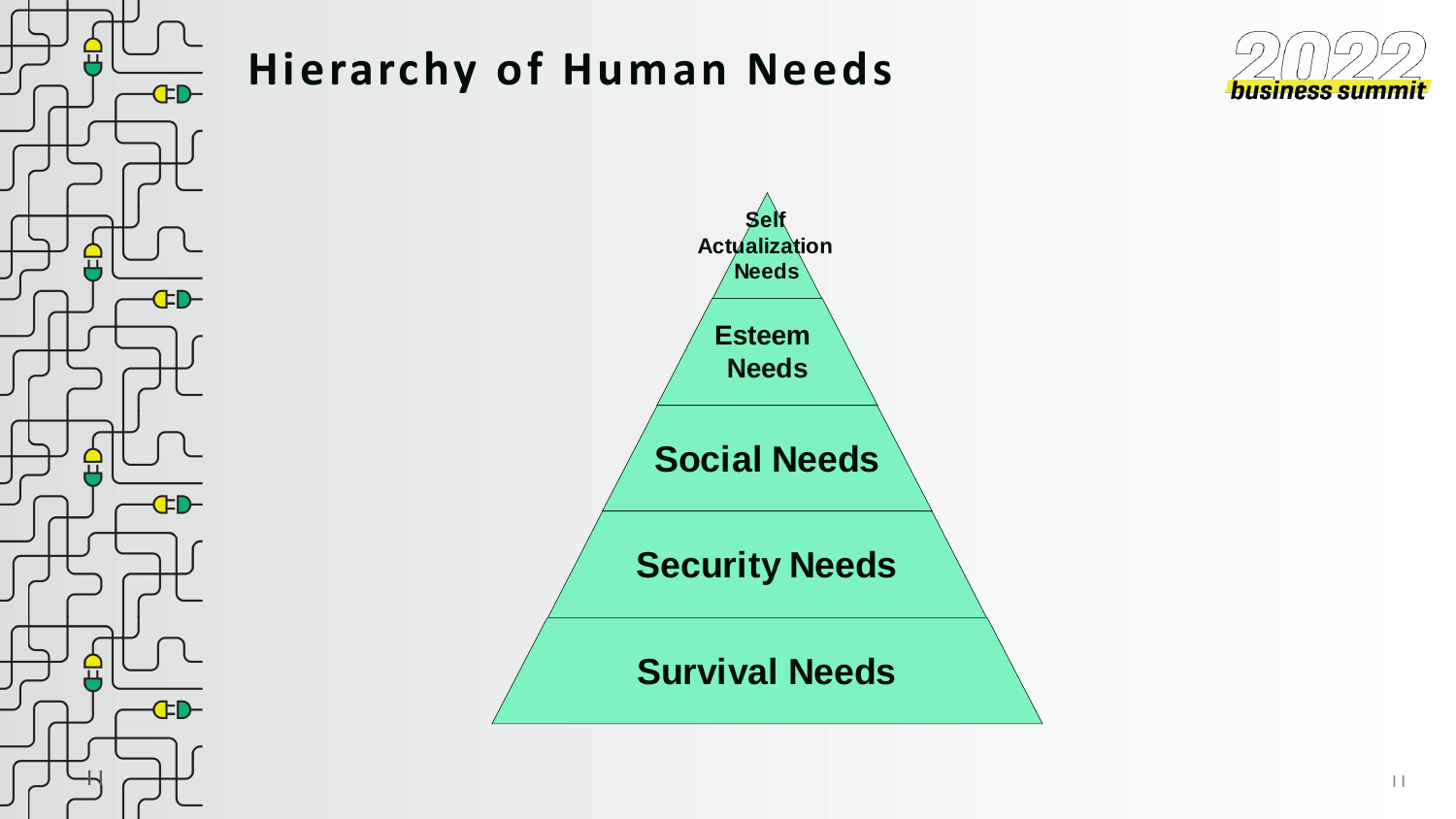# **Behavioral Tendencies**

#### **Dominant**

- <sup>◼</sup> Forceful, competitive, results-oriented
- High energy, works long hours
- High opinion of self
- Performs well under pressure
- Restless, impatient
- <sup>◼</sup> Critical and fault-finding
- May be loud and emotionally explosive **Influencer**
- Likes to socialize, outgoing & friendly
- Tends to procrastinate
- Trusting of others, likes people
- Not into details, likes to delegate
- Positive and optimistic

12

- Avoids disciplining others
- Typically dislikes busy work



### **Steady**

- Likes structure, routine, resists change
- One task at a time
- Very dependable, sense of pride
- Avoid arguing
- Takes things literally
- High level of emotional control
- Attention to details, deadlines

#### **Competent**

- Organized, quality conscious, reacts to facts
- Deliberates on decisions, asks questions
- Likes things in writing
- Quiet, doesn't talk a lot
- **Diplomatic**
- Dislikes criticism
- Likes defined limits of authority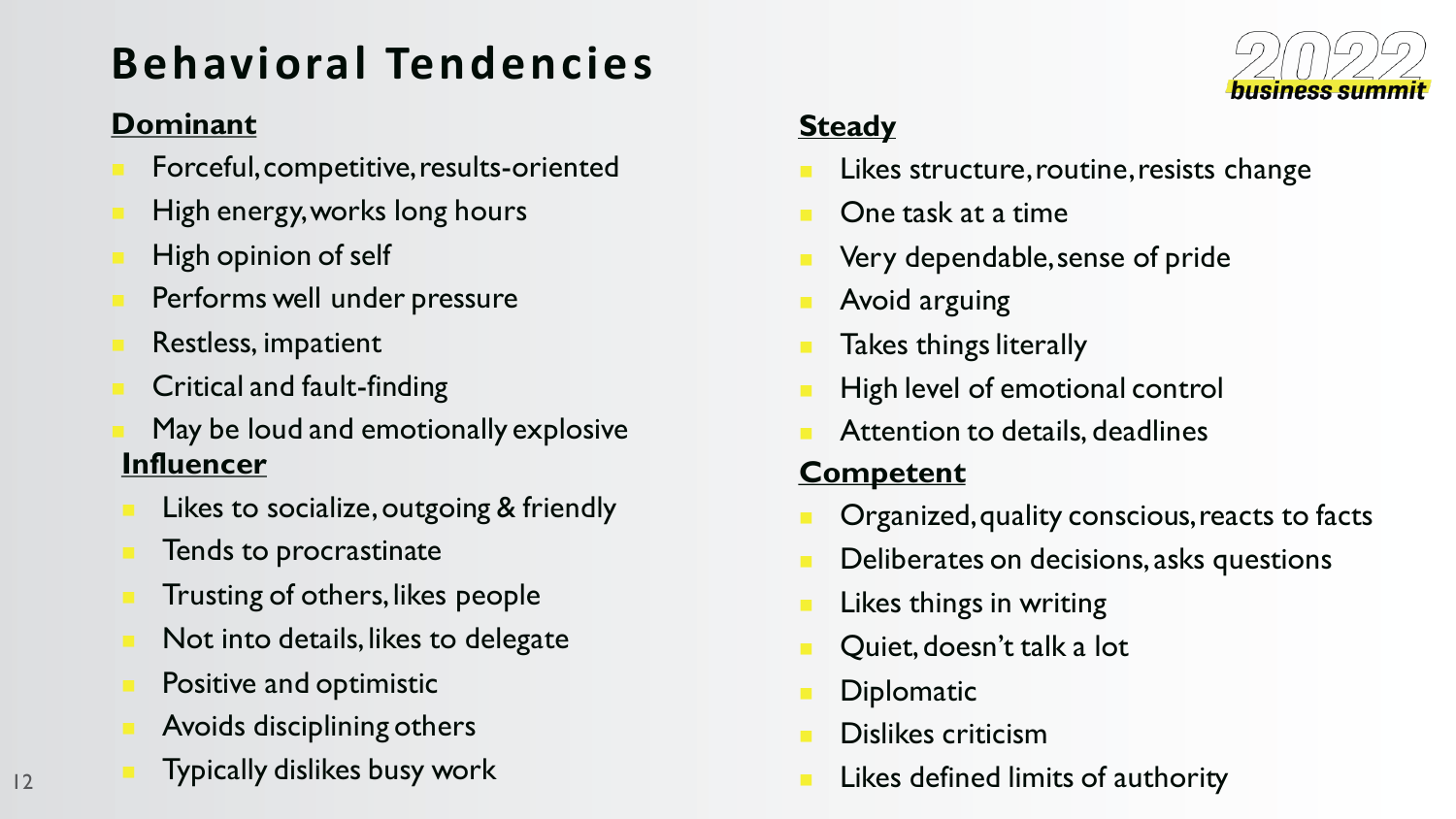

#### **TH E S U R V E Y**



Recent research concerning the specific ways that people naturally sense, conceptualize and respond to situations has lead to the discover of four basic behavioral styles.

#### Instructions

In the spaces provided below, identify those behaviors, which are Most to Least characteristic of you in an identified situation. Working each row from left to right, assign "4" points to the MOST characteristic behavior, "3" to the next most characteristic, then "2", then finally "1" to your LEAST characteristic behavior.

#### **E x a m p l e ( f o r r o w 1 )**

| 3 - Directing         | $4$ - Influencing         | $2 - Steady$                          | 1 - Cautious                     |
|-----------------------|---------------------------|---------------------------------------|----------------------------------|
| Directing             | Influencing               | $---$ Steady                          | Cautious                         |
| Self-Certain          | $\frac{1}{2}$ Optim istic | $\frac{1}{1}$ Deliberate              | $\frac{1}{2}$ Restrained         |
| Adventurous           | Enthusiastic              | $\frac{1}{1-\frac{1}{2}}$ Predictable | $---$ Logical                    |
| Decisive              | Open                      | ____ Patient                          | $_{---}$ Analytical              |
| $\overline{a}$ Daring | Im pulsive                | Stabilizing                           | Precise                          |
| Restless              | Em otional                | Protective                            | $\frac{1}{1}$ Doubting           |
| Competitive           | Persuading                | A c c o m m o d a t in g              | Curious                          |
| Assertive             | Talkative                 | $_{---}$ Modest                       | $\overline{\phantom{a}}$ Tactful |
| Experimenting         | Charming                  | Easy-Going                            | Consistent                       |
| Forceful              | Sensitive                 | Sincere                               | Perfectionist                    |
| TOTAL                 | $_{---}$ TOTAL            | TOTAL                                 | $---$ TOTAL                      |

#### INSTRUCTIONS FOR COUNTING & GRAPHING

- 1. Total the numbers in each of the 4 columns. Place total number for each column in the blank at the bottom of the c o lu m n .
- 2. Check accuracy by adding all columns together. When all four columns are added together, they will equal 100.
- 3. Plot the numbers from the totals column above, on the graph to the right. For example: if the total number in the "D" column is 15, you would place the plotting point (DOT) half-way between the 14 and the 16 on the graph for that d i m e n s i o n .

.<br>After completing your graph, circle the highest visual point. This represents your strongest behavioral characteristic. The higher you score on the graph, the more intensity you bring to this behavioral characteristic.

| Level of Energy | D  | ı  | S  | С  |
|-----------------|----|----|----|----|
|                 | 40 | 40 | 40 | 40 |
|                 | 38 | 38 | 38 | 38 |
|                 | 36 | 36 | 36 | 36 |
|                 | 34 | 34 | 34 | 34 |
|                 | 32 | 32 | 32 | 32 |
|                 | 30 | 30 | 30 | 30 |
|                 | 28 | 28 | 28 | 28 |
|                 | 26 | 26 | 26 | 26 |
|                 | 24 | 24 | 24 | 24 |
|                 | 22 | 22 | 22 | 22 |
|                 | 20 | 20 | 20 | 20 |
|                 | 18 | 18 | 18 | 18 |
|                 | 16 | 16 | 16 | 16 |
|                 | 14 | 14 | 14 | 14 |
|                 | 12 | 12 | 12 | 12 |
|                 | 10 | 10 | 10 | 10 |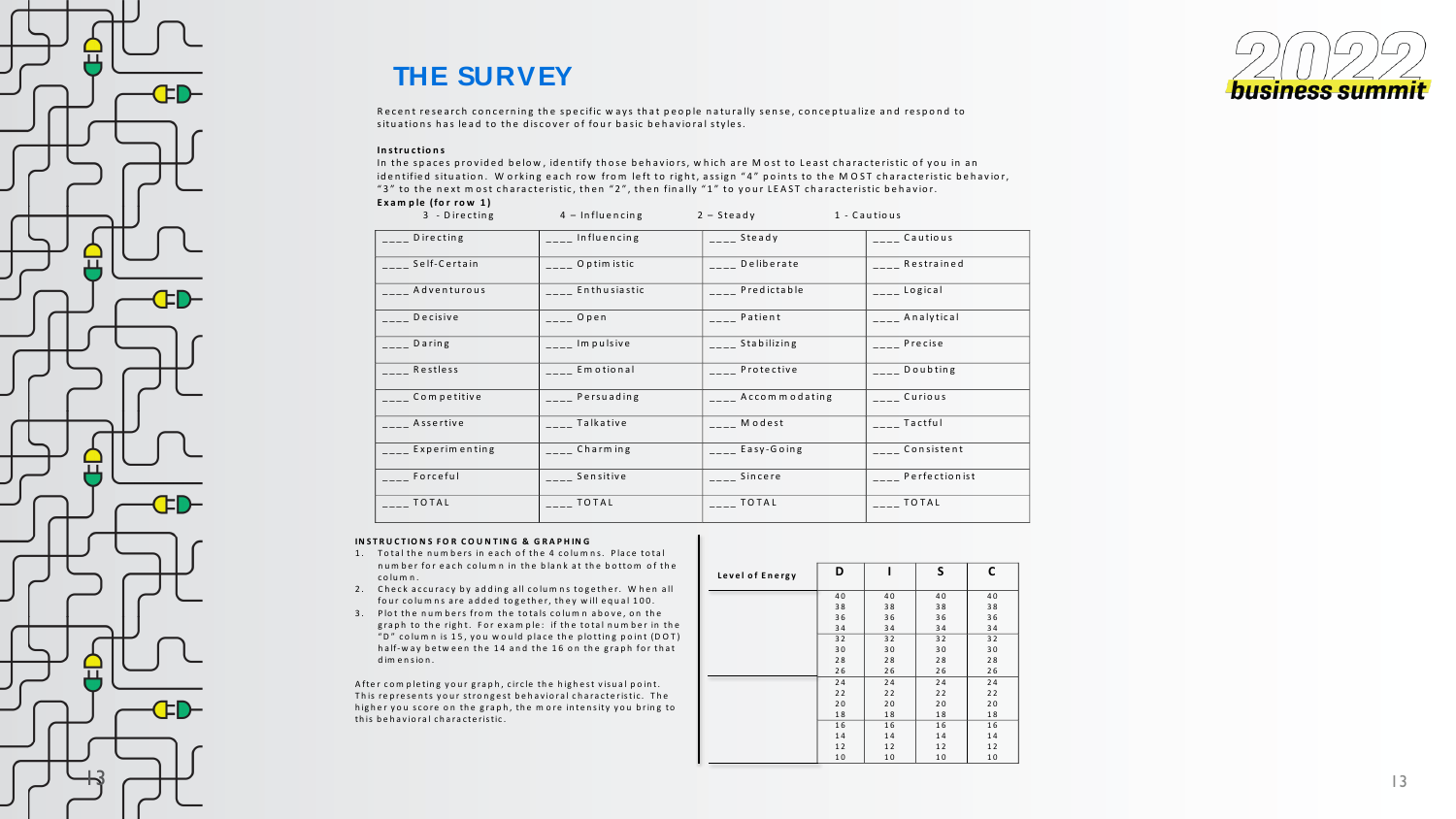# **Communication Cheat Sheet**

| <b>STYLE</b>           | <b>MOTIVATORS</b>                                                                                                                                                                               | <b>STRENGTHS</b>                                                                                                                                                                                        | <b>WEAKNESSES</b>                                                                                                                                                                                                                                          | <b>HOW TO INFLUENCE</b>                                                                                                                                                                      |
|------------------------|-------------------------------------------------------------------------------------------------------------------------------------------------------------------------------------------------|---------------------------------------------------------------------------------------------------------------------------------------------------------------------------------------------------------|------------------------------------------------------------------------------------------------------------------------------------------------------------------------------------------------------------------------------------------------------------|----------------------------------------------------------------------------------------------------------------------------------------------------------------------------------------------|
| <b>DOMINANT</b>        | <b>Difficult Assignments</b><br>$\bullet$<br>Little/No Supervision<br>Advancement<br>Logical Explanation<br><b>Authority &amp; Prestige</b>                                                     | <b>Quick Decisions</b><br>$\bullet$<br><b>Self Starter</b><br>$\bullet$<br><b>Highly Competitive</b><br>$\bullet$<br>Outspoken<br>$\bullet$<br>Performs under pressure<br>$\bullet$<br>Open to change   | Acts before having facts<br>$\bullet$<br><b>Critical &amp; Fault Finding</b><br>$\bullet$<br>Poor Listener<br>$\bullet$<br><b>Not Detail-Oriented</b><br>$\bullet$<br><b>Blunt &amp; Emotionally Explosive</b><br>$\bullet$<br>Poor delegator<br>$\bullet$ | Be brief and to the point<br>$\bullet$<br>Point out benefits<br>Be firm<br>Confront with facts<br>Don't be bullied<br>$\bullet$                                                              |
| <b>INFLUENCER ·</b>    | People Contact<br><b>Helping Others</b><br>$\bullet$<br><b>Freedom from Control</b><br><b>Social Recognition</b><br>$\bullet$<br>Incentives                                                     | <b>Outgoing, Enthusiastic</b><br>$\bullet$<br>Trusting of Others<br>Articulate, Poised<br>$\bullet$<br>Persuasive<br>$\bullet$<br><b>Motivates Others</b>                                               | Tends not to follow up<br>$\bullet$<br>May oversell an idea<br>$\bullet$<br>Procrastinates<br>$\bullet$<br>Avoids disciplining others<br>$\bullet$<br>Overly influenced by friendships •                                                                   | Socialize at start<br>$\bullet$<br>Let person share goals<br>Instructions in writing<br>Listen for their ideas<br>$\bullet$<br>Give a deadline & follow up                                   |
| STEADY <sup>.</sup>    | Routine<br>Security<br>$\bullet$<br>High value of family<br>One task at a time<br><b>Teamwork</b>                                                                                               | Dependable, Loyal<br>$\bullet$<br>Calm & Relaxed<br>$\bullet$<br>Willing to learn<br>$\bullet$<br><b>Technically Competent</b><br>$\bullet$<br>Stick-to-it-iveness<br>Has teaching ability<br>$\bullet$ | Poor Delegators<br>$\bullet$<br>Hard time saying "No"<br>$\bullet$<br>At times too structured<br>$\bullet$<br>Involved in details to point of<br>$\bullet$<br>interference<br>May do busy work to feel<br>$\bullet$<br>needed                              | Win over as a friend<br>Provide clear and specific<br>$\bullet$<br>instructions<br>Take personal interest in them<br>$\bullet$<br>and their projects<br>Set realistic deadlines<br>$\bullet$ |
| <b>CONSCIENTIOUS ·</b> | <b>Precise Instruction</b><br>Little people contact<br>$\bullet$<br>Pre-Planning, Detailed<br>$\bullet$<br>Established work patterns<br>$\bullet$<br><b>Positive Reinforcement</b><br>$\bullet$ | Attentive to details<br>$\bullet$<br><b>Systematic &amp; Precise</b><br>$\bullet$<br>Cooperative<br>$\bullet$<br><b>Thinks Ahead</b><br>$\bullet$<br>Diplomatic, Respects<br>$\bullet$<br>Authority     | Tends to be rigid<br>$\bullet$<br>Slow to make decisions/delegate •<br>$\bullet$<br>Tends toward perfection<br>$\bullet$<br>Loses sight of bigger picture<br>$\bullet$                                                                                     | Be clear and precise<br>Don't criticize, use positive<br>reinforcement<br>Clearly state expectations<br>Answer their questions<br> 4                                                         |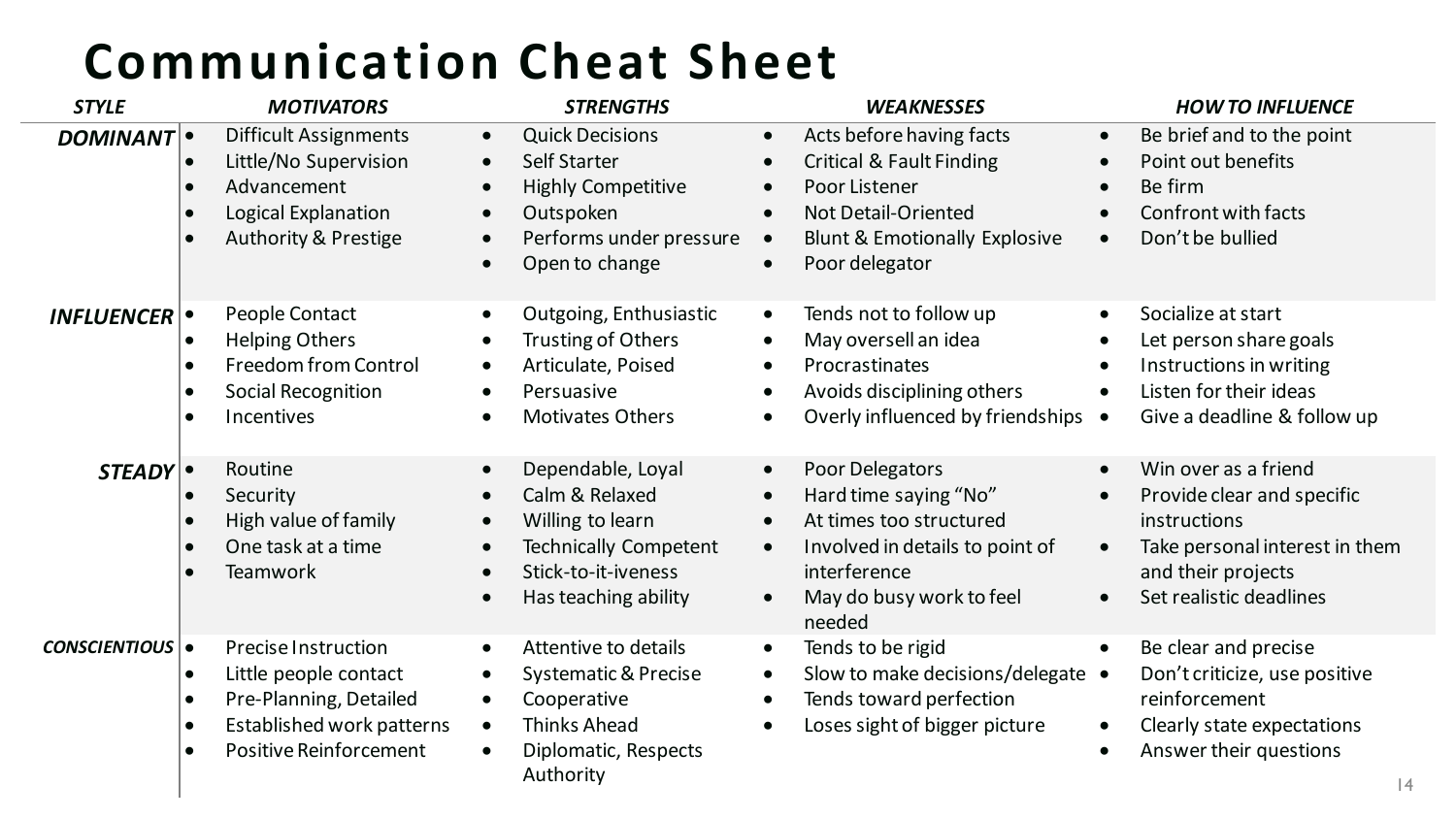

# **Managing & Resolving Conflict**



**Conflict:** Unresolved controversy in which people having differing interests and wants won't work together to satisfy those needs and wants.

### **Why Conflict Occurs**

- Differences in perceptions, expectations and values.
- Dictated goals
- Unclear responsibilities and authority
- Stuck on a personal agenda
- Increased interaction
- Personality clashes
- Fuzzy communication
- Dislike each other
- Ineffective delegation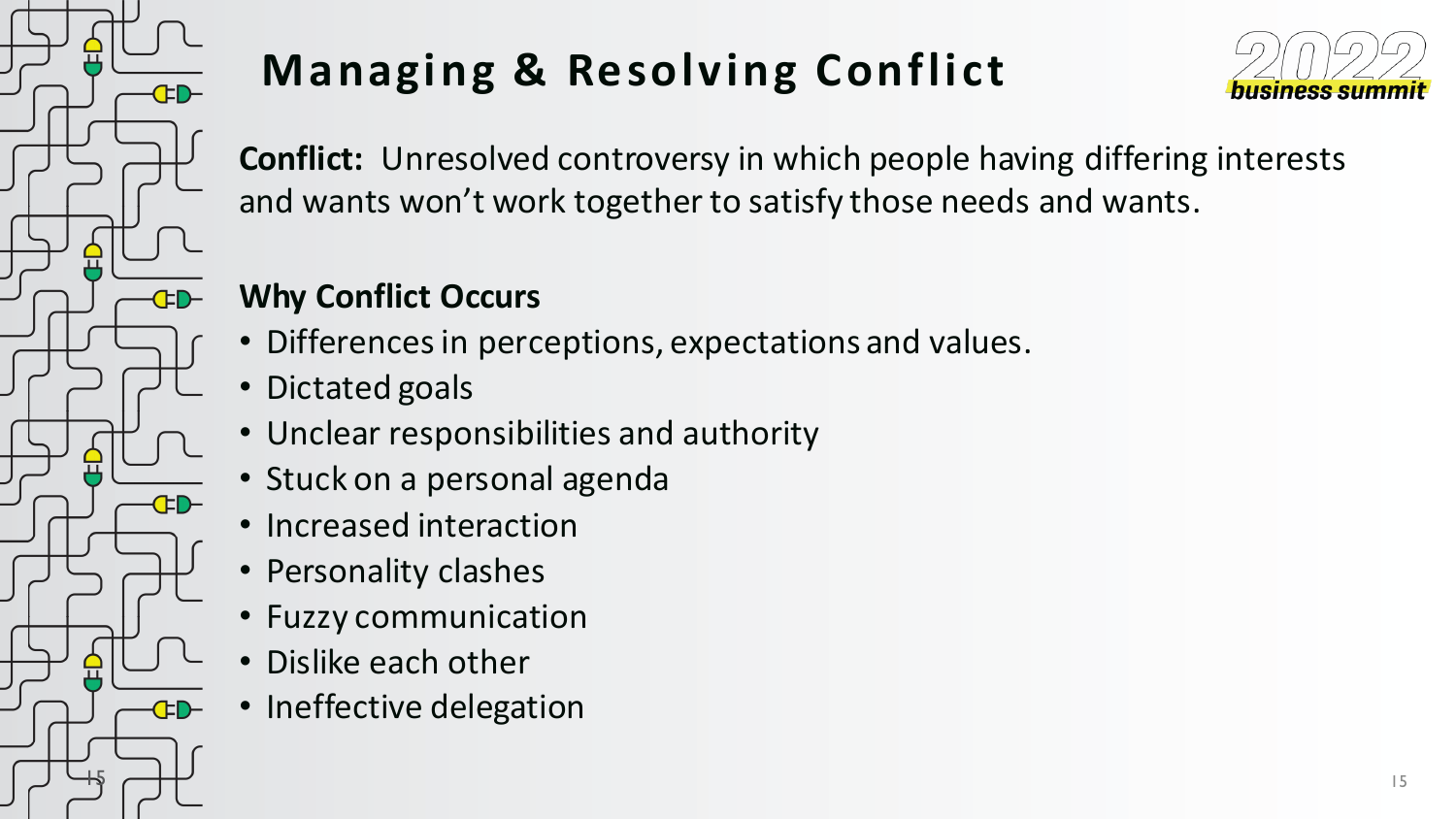

## **Resolving Conflict – 6 Steps**



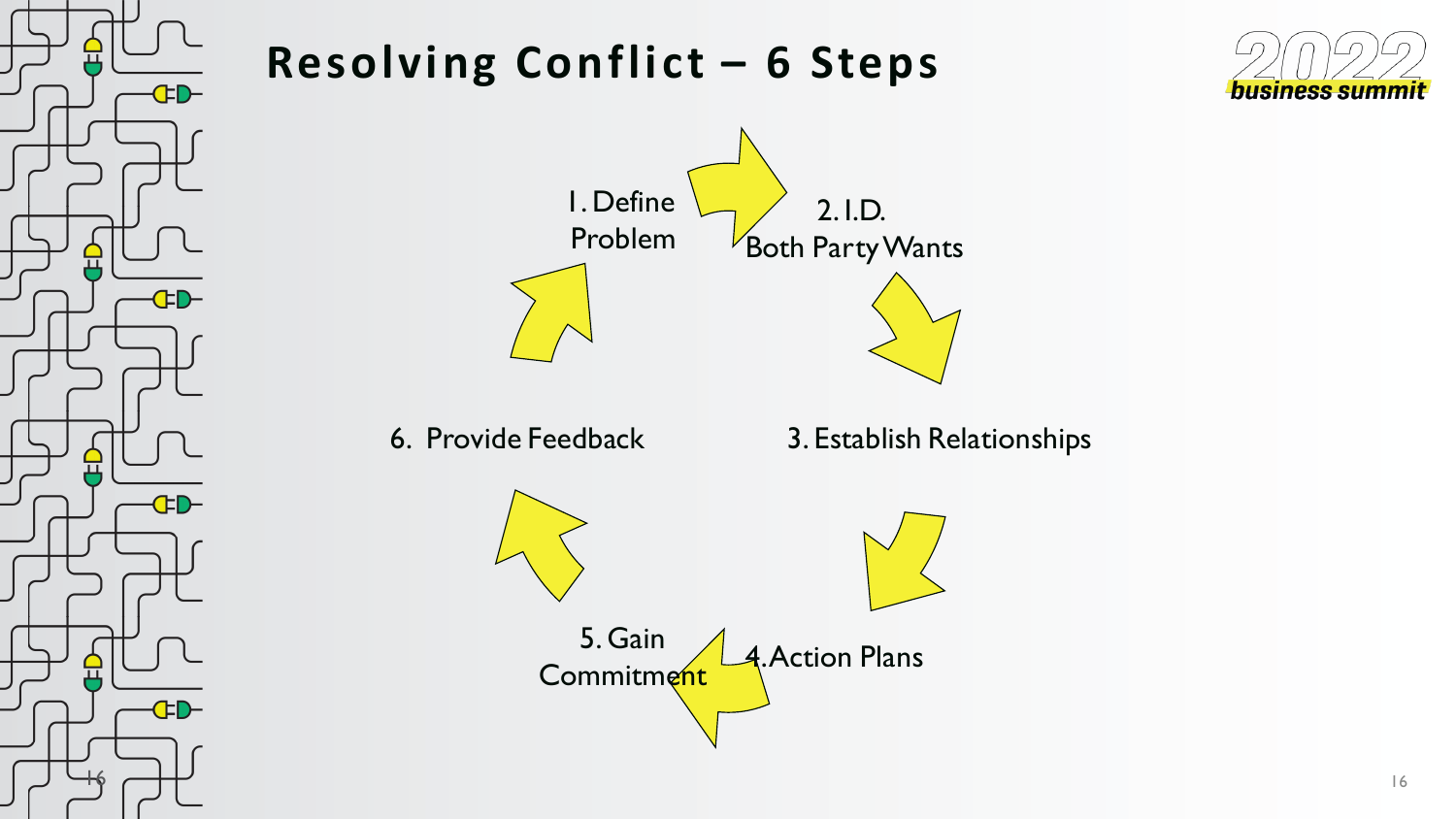

### **Conflict Strategies**

╦

 $\overline{1}$ 

 $\mathbf{r}$ 

 $\Gamma$ 

 $-$ CD-

**CED** 

**CED-**

**CED** 

- Avoiding: retreat and indifference
- Smoothing: everything will be okay
- Compromising: split the difference
- Forcing: animosity and an open battle
- Collaborating: Win/Win resolution